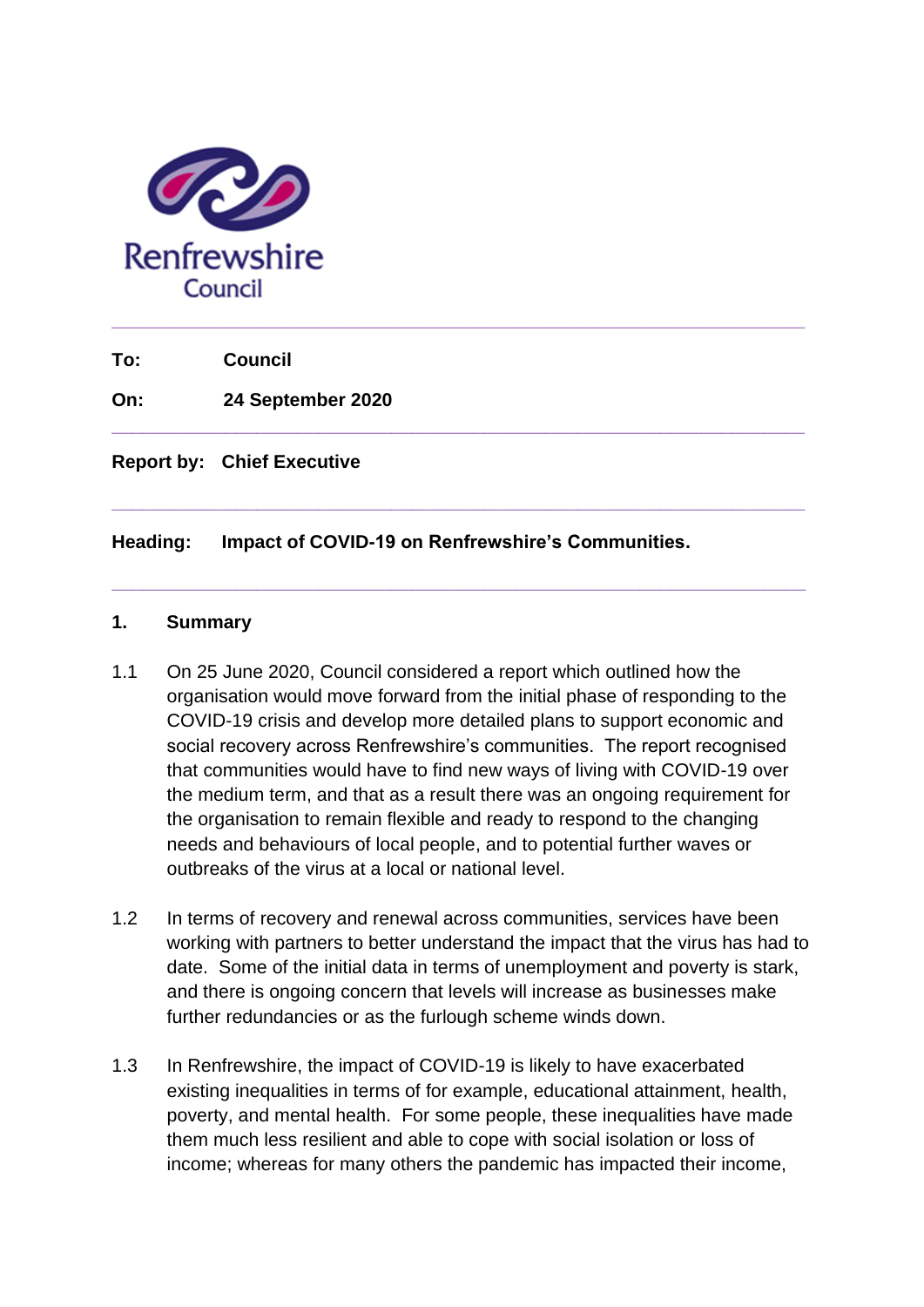employment, housing or health and wellbeing in a new way or for the first time.

- 1.4 Prior to the pandemic, the Council demonstrated commitment and ambition in terms of working with partners to tackle these inequalities and to focus on improving the wellbeing of local people and communities. Significant progress had for example been achieved in terms of targeting unemployment, addressing the poverty related attainment gap and promoting health and wellbeing and community empowerment. An ambitious programme of economic and cultural regeneration has also been progressed, attracting huge levels of external investment and infrastructure developments such as AMIDS.
- 1.5 The strength of this partnership working was a crucial part of the pandemic response in Renfrewshire. Groups and organisation across all sectors worked with great commitment to support people through the lockdown phase of the pandemic, delivering food and prescriptions, reaching out to people who were struggling and at the most simplest level - looking out for their friends and neighbours.
- 1.6 In terms of moving forward, partners will need to work with local people and communities to develop a deeper understanding of the impact of the pandemic, and to consider how the activities and services that are delivered need to change in response. There will be a significant focus on ensuring that people receive the economic and wellbeing support that is needed, with a real opportunity to work in a different way, and to tackle some of the existing inequalities across communities as we do this.
- 1.7 To develop this deeper understanding, partners have agreed to undertake a Community Impact Assessment. Put most simply this means:
	- Talking to local people and communities about the impact of COVID-19
	- Undertaking more detailed research to consider the impact on certain groups in society who may have felt the impact of the pandemic more than others;
	- Building a picture of need in terms of the services and supports local people are accessing; and
	- Working with local partners to identify local priorities and maximise the value of resources available to support local people and communities.
- 1.8 In recognition that the impact of the pandemic will change and develop over time, partners anticipate that the Community Impact Assessment will continue for at least a period of 12 months. It is anticipated that the first phase will be complete by December 2020, and that the information gathered can be used to produce an outline Social Renewal Plan for Renfrewshire. This plan will set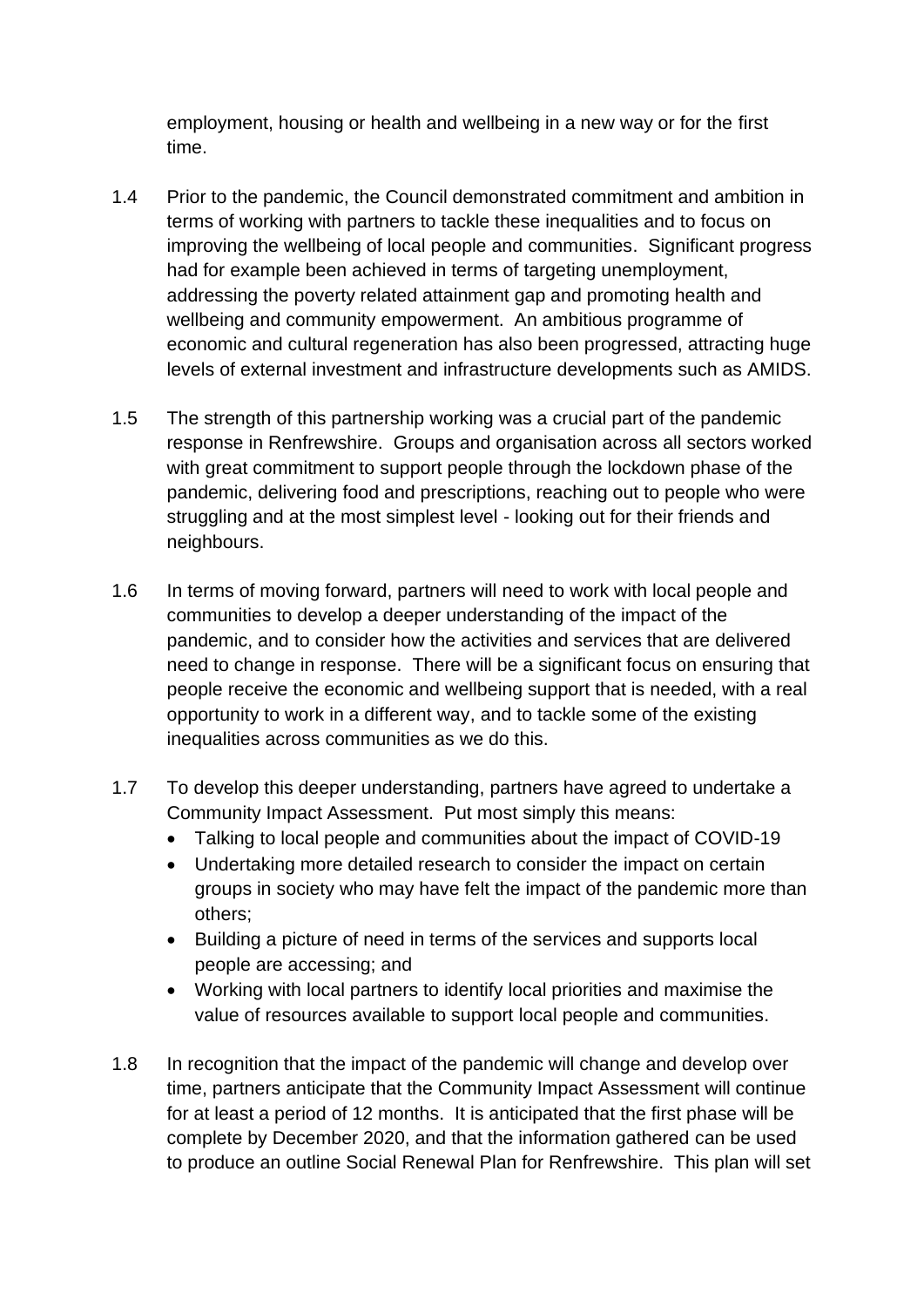out how partners will use the learning from the pandemic, to tackle inequality and wellbeing issues, through a more equal relationship between partners and communities.

- 1.9 Although it is important to build this intelligence through the assessment, it is recognised that local people and communities need support to manage the impact of COVID-19 now. Partners have identified a range of immediate priorities that they are taking forward currently: - some of these priorities build on programmes of work already in place such as the Tackling Poverty Programme, whilst others such as the bereavement service are new partnership initiatives. Section 5 of the report provides an overview of some of the current activities being progressed by partners now.
- 1.10 Regular updates on this programme of work will continue to be provided to elected members, and information in relation to local community engagement and listening events will be shared as this becomes available.

# **2. Recommendations**

- 2.1 It is recommended that members note:
	- the approach being undertaken by the Council and partners to support local people and communities impacted by the ongoing pandemic; and
	- the initial priority areas and associated actions which have been identified and are being progressed now.

# **3. Background**

- 3.1 The coronavirus pandemic is now recognised as being the most significant challenge to have faced the international community in modern times. Since the crisis unfolded in early 2020, many local people and businesses have been impacted by the crisis, through for example bereavement, loss of income and isolation and loneliness.
- 3.2 The Council has worked intensively with partners, communities, businesses and residents to ensure that essential services continue to be provided across Renfrewshire and that vulnerable people receive the support and protection that they need. Many groups and organisations across all sectors, have worked tirelessly in local communities to support many thousands of people impacted by the pandemic, helping them to access support with food or to offer befriending or social activities. The collective efforts of all partners has been absolutely vital to the initial response to the pandemic in Renfrewshire.
- 3.3 On 25 June 2020, Council considered a report which outlined how the organisation would move forward from the initial phase of responding to the crisis. It was recognised within this report that:
	- Society will have to continue to live with COVID-19 for some time in advance of appropriate vaccinations and treatments being developed.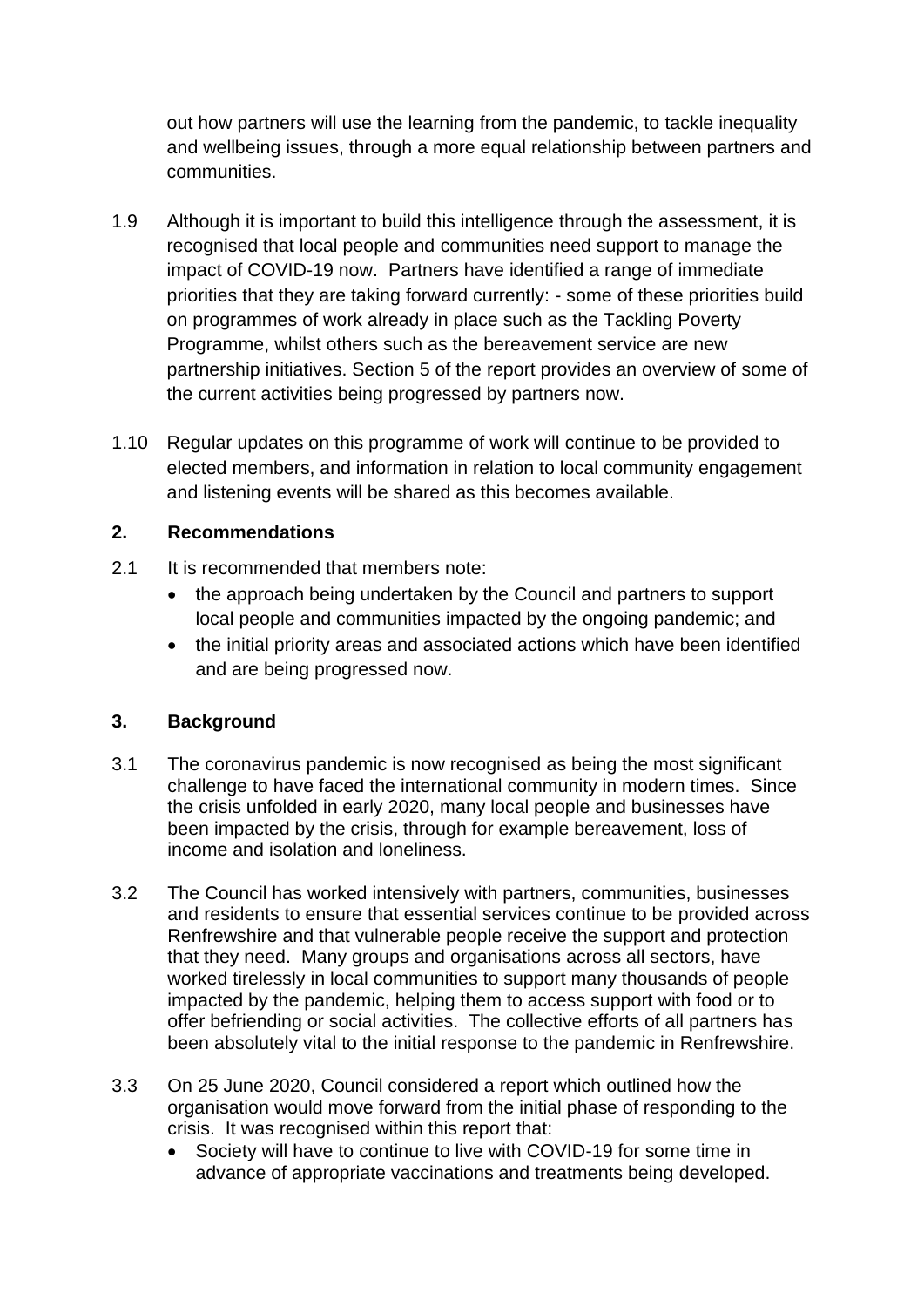- Services will need to continue to be alert and be able to respond flexibly to local changes in the transmission of the virus, as we have seen in Renfrewshire and across Scotland through a variety of different outbreaks and local lockdown measures being put into place by the Scottish Government.
- The resources that the Council has available to provide services have been fundamentally impacted by the pandemic, with significant financial pressures likely to be experienced going forward.
- The needs and behaviours of citizens, communities and businesses have changed as a result of the pandemic and the way that society has had to adjust to a position of living with the virus. The council will need to continue to adapt to these changing needs and behaviours.
- 3.4 Within this paper to Council, it was recognised there would be three phases to the Council's recovery process:
	- **Restart** incrementally restarting service provision in line with national guidance.
	- **Recover** rebuilding levels of service capacity, confidence and resilience and supporting reconnection with communities and residents.
	- **Renew** reimagining / building better and resetting Renfrewshire's ambition and vision for the future.
- 3.5 In line with the Scottish Government's own Routemap for recovery, many services have now been allowed to restart and are adapting to new ways of operating in line with Scottish Government guidance. As this work progresses, consideration is being given to the next phase of recovery, which is often referred to as **renewal, or a process of building back what you do in a better way**. One of the most important elements of this next phase of recovery and renewal, is more fully understanding the impact that the pandemic has had on local people and communities.

#### **4. Impact of COVID-19**

- 4.1 Renfrewshire's Community Plan recognises the significant equalities that exist across Renfrewshire's communities, with partners working together to connect communities and to ensure local people are able to benefit from opportunities arising from the area's ambitious regeneration plans. These inequalities will undoubtedly have contributed to the impact of COVID-19 in local communities, however it is clear that the services and supports partners have developed over time have also been critical to supporting local people through this initial period of the pandemic.
- 4.2 From the initial data available to the Council, it is clear that the pandemic has fundamentally impacted local people, businesses and communities, but in many different ways. For some people, COVID-19 has exacerbated these existing inequalities or wellbeing issues, whilst for others it may be the first time that certain issues such as unemployment or ill health have been experienced.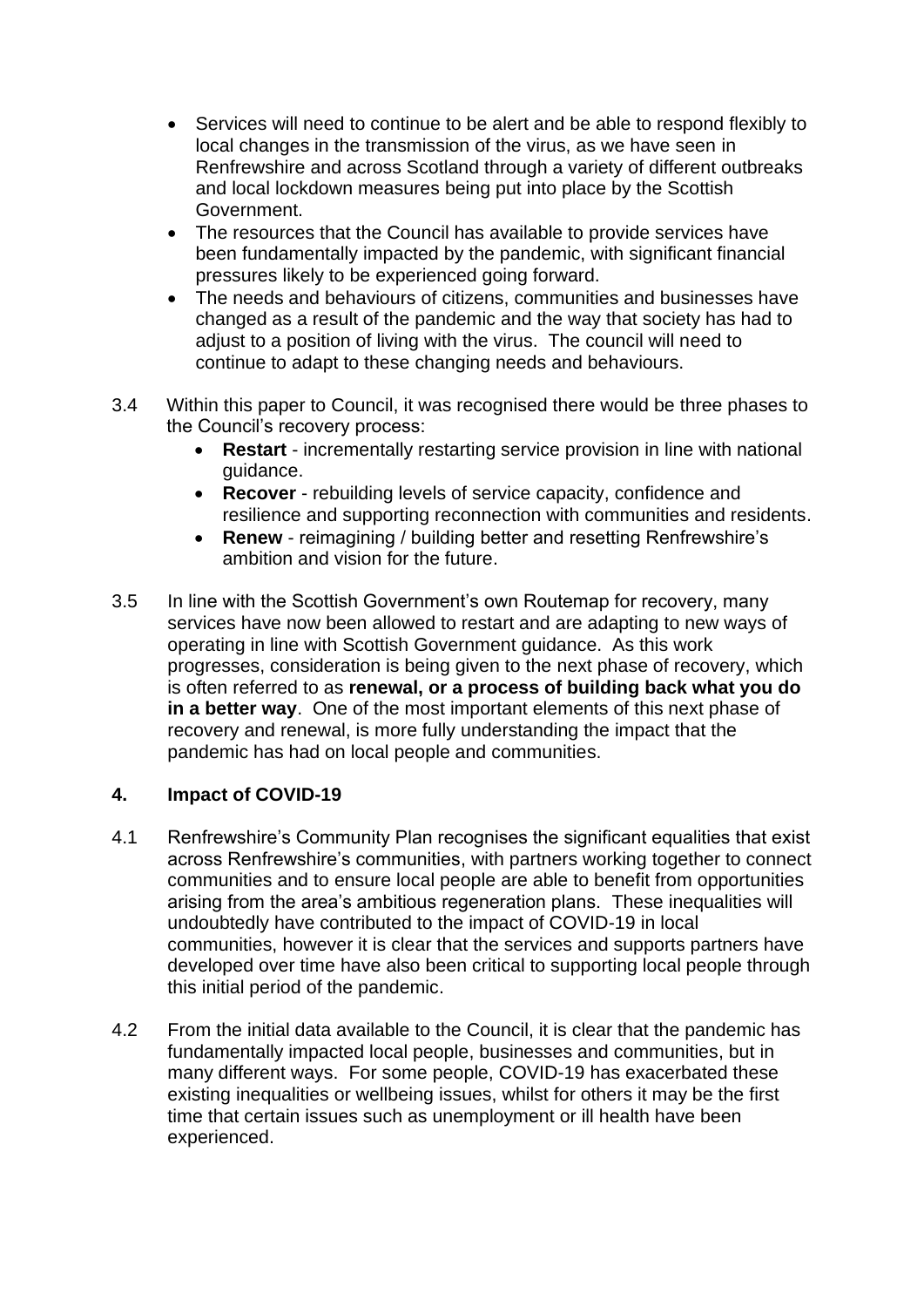- 4.3 For example, local people have been affected by bereavement and illness, mental and physical wellbeing has been impacted by lockdown measures, the learning experience of children and young people has been significantly impacted and many people have been affected by redundancy or furlough. Many businesses have had to close for an extended period of time, and are having to adhere to new guidance and legislation whilst trying to ensure the financial sustainability of their business going forward.
- 4.4 It is anticipated that the true impact of the pandemic on individual wellbeing will take time to fully emerge, particularly around issues such as physical and mental health, domestic violence, alcohol and drug misuse and wider risk of harm. Some groups of people will have been more disproportionately impacted than others, with potentially more significant impacts on women, young people, people with a disability and within the local BAME population. Much will depend on the starting point of each individual, with potentially more significant impacts on those people already experiencing wellbeing issues. A summary of some of the key impacts are highlighted in the table below:

#### **The Impact of COVID-19 on Renfrewshire's Communities**

| Social<br>Impacts | • The impact of lockdown and school closure on families and young people in terms of learning,<br>achievement and life chances.<br>• Evidence is emerging that some groups have been more impacted than others eg people with a<br>disability, BAME, young people and women<br>. The impact of lockdown in terms of social isolation and loneliness and the loss of connection,<br>particularly for people living alone and for those shielding.<br>• The impact of bereavement for families, who have lost close relatives, with people living in<br>deprived areas 2.1 times more likely to die from COVID 19.<br>• Potential hidden impact in terms of family relationships, domestic violence and alcohol and drug<br>use<br>• Many behaviours have changed with people accessing services online, using their care less, and<br>utilising outdoor space much more. |
|-------------------|-------------------------------------------------------------------------------------------------------------------------------------------------------------------------------------------------------------------------------------------------------------------------------------------------------------------------------------------------------------------------------------------------------------------------------------------------------------------------------------------------------------------------------------------------------------------------------------------------------------------------------------------------------------------------------------------------------------------------------------------------------------------------------------------------------------------------------------------------------------------------|
| Economic          | • Many people have been furloughed or made redundant that have never experienced unemployment -<br>the number of people experiencing unemployment is anticipated to rise shortly in the next few months<br>• It is estimated 60% of people in employment are living in poverty – low income and insecure<br>employment will have made people much less able to manage financially<br>• People on low incomes and impacted by poverty have required increased support to access food and<br>crisis grants<br>• Mortgage payment and credit card "holidays" have been put into place, with the impact of loss of<br>income on levels of debt and housing yet to be assessed.                                                                                                                                                                                              |
| <b>Health</b>     | . With health services focusing on the crisis response, there is concern that many people will not have<br>sought help for medical conditions<br>• Many people have not been able to attend existing appointments or their treatment for a condition<br>has been impacted.<br>. Many of the models of care and support that are in place to support vulnerable people have been<br>under significant stress and opportunities to change these are being considered?<br>• It is anticipated that the hidden impact of COVID19 on individual circumstance may significantly<br>increase the numbers of people requiring support for mental health issues such as depression and<br>anxiety, or for issues relating to alcohol and drugs                                                                                                                                   |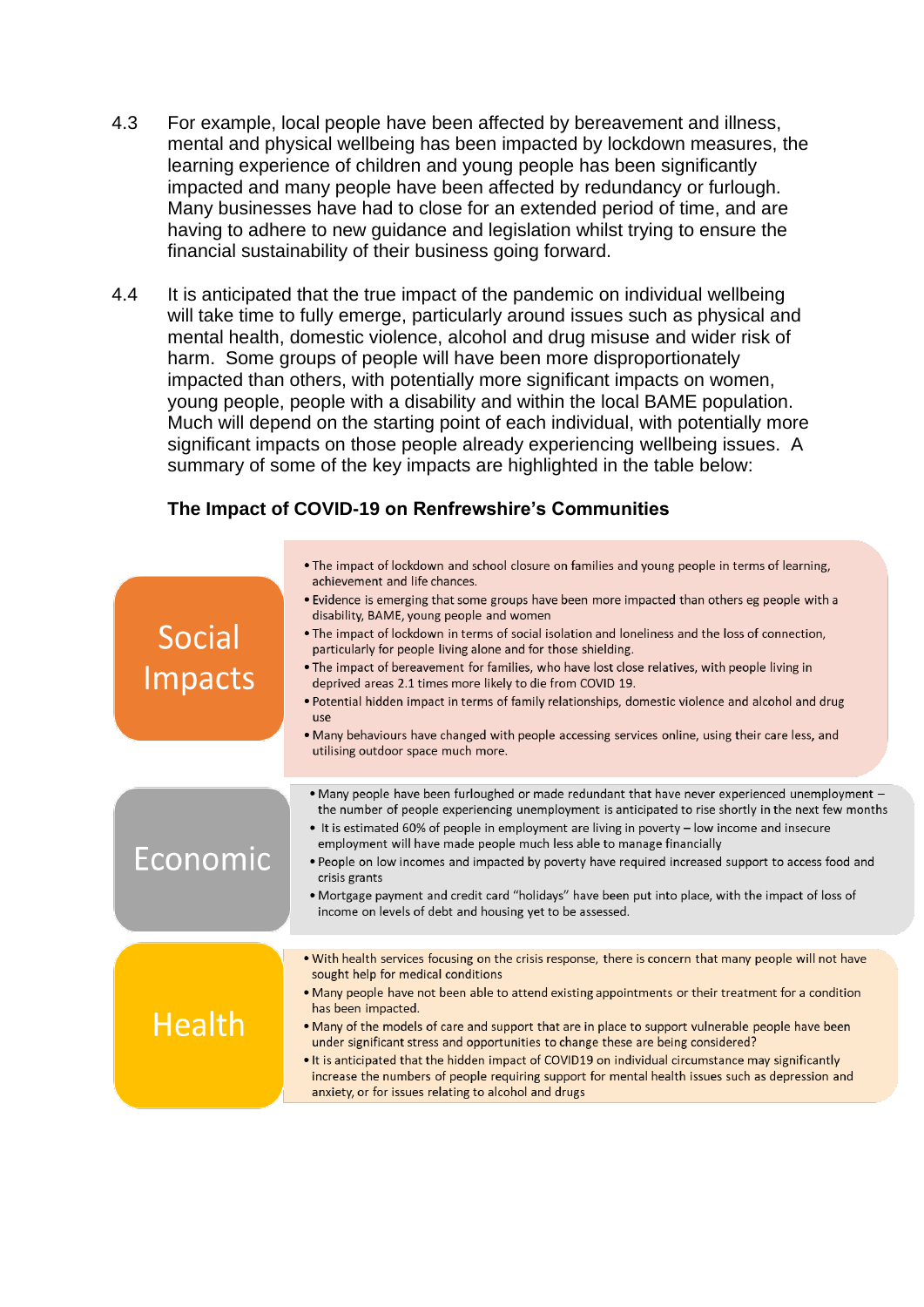4.5 Services have been working to consider the data that is currently available from local and national sources on the impact of the pandemic. Key points to highlight from this data are:



- 4.6 In addition to the range of more negative impacts highlighted above, it is also important to recognise that the pandemic has had a positive impact on some aspects of life including:
	- Community local people and communities rallied round to provide support local people during this first phase of the pandemic. Very positive relationships were built between all partners, with collaboration around community food provision and in developing the new neighbourhood hubs model. Local groups and organisation successfully accessed nearly £0.7m in external funding to support their local initiatives.
	- Volunteering significant numbers of local people signed up to volunteer through the Scotland Cares Campaign. At a local level, around 800 volunteers were active at any one time supporting some of the Council's community partner organisations. In partnership with Engage, a local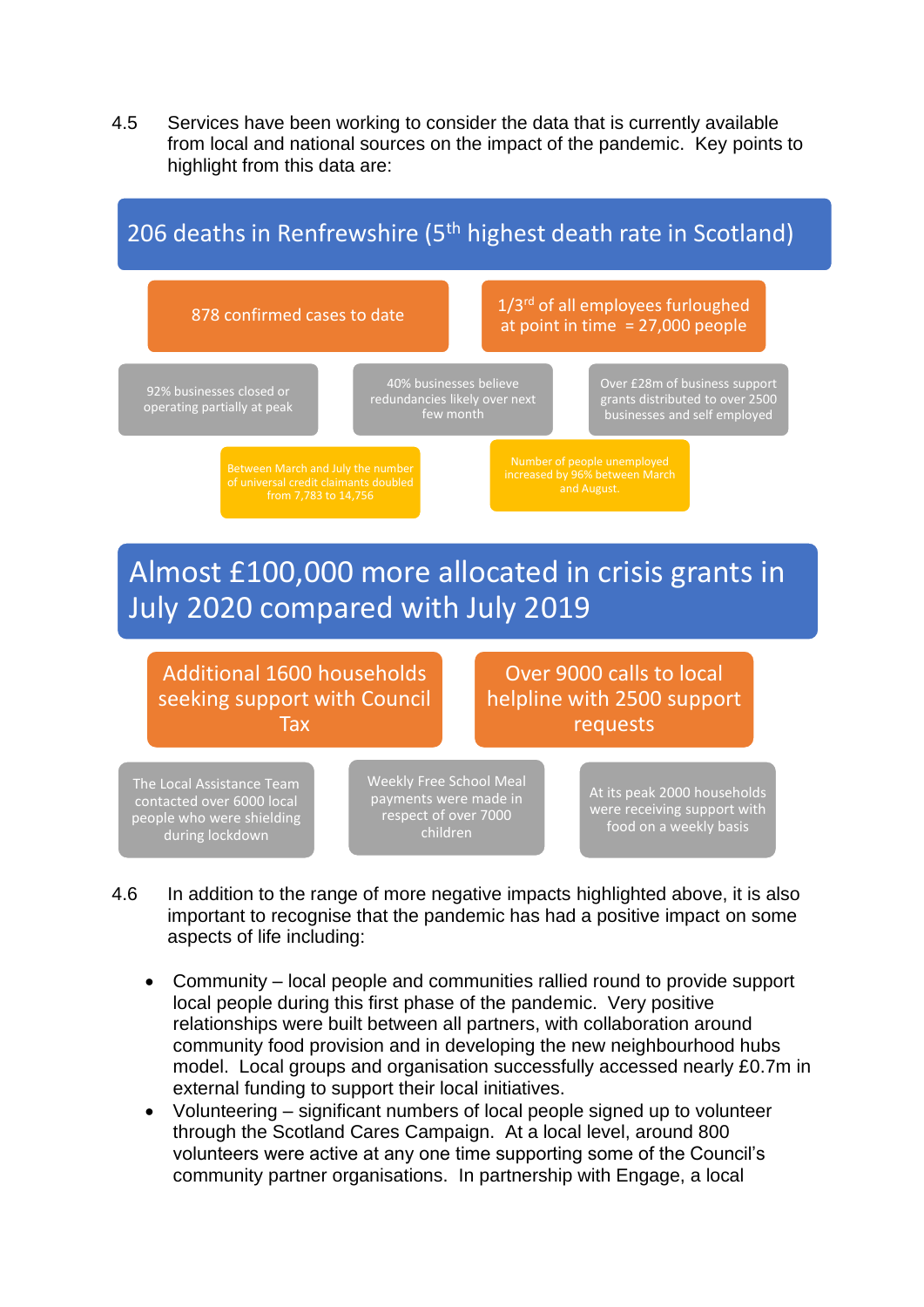Volunteer Reserve Bank was also established with 250 volunteers signed up to this.

- Climate change during the lockdown there was a significant fall in the use of all modes of travel. Due to ongoing restrictions, significant numbers of people are working from home and are not using cars or public transport, with more people also utilising public space outdoor, including cycling and waling routes. These positive changes in travel behaviours and use of public space should they continue, could support local work to reduce carbon emissions in Renfrewshire.
- Digital Local partners in Renfrewshire have been working to address digital inclusion in recent years. Through lockdown and the ongoing restrictions, partners have developed new and innovative ways to support people to stay connected, to receive support or to access services. The Connecting Scotland programme has enabled partners to distribute nearly 300 devices and connectivity to those most vulnerable, with national plans to extend this further.

### **Renfrewshire's Community Impact Assessment**

- 4.7 Whilst the data summarised at Section 4.5 is helpful in supporting the Council and its partners to identify the key actions that need to be taken immediately to support local people, much more work is required to develop a deeper understanding of the impact of COVID-19 in Renfrewshire. It is important that the Council and partners listen to the experiences of local people, in order to find out how their lives have changed and what needs to happen to support them. There is growing consensus at a local and national level that the impact of COVID-19 has changed lives in such a fundamental way, that it may be possible to fundamentally change the way in which we work together to tackle inequality and improve wellbeing in the future.
- 4.8 In order to respond to this new and pressing challenge, partners in Renfrewshire have agreed to take forward a Community Impact Assessment. The purpose of this is to:
	- Ensure that partners continue to work together on the immediate pandemic response, and have the information they need to adapt services to the needs of local people as they change over time;
	- Involve local people in this process, and ask them to help us to develop new solutions to the issues that are being experienced across communities and;
	- Allow partners over the longer term to adapt what they do and to target or even redirect resources to where they are most needed.
- 4.9 **This learning and listening approach**, aligns very closely to the work being undertaken by the Scottish Government as part of the COVID-19 response, with a Social Renewal Advisory Board established in Summer 2020 to tackle poverty and inequality in Scotland in the wake of the pandemic.
- 4.10 In taking forward the community impact assessment it will be important to gain the support of all partners, local people and elected members, in order to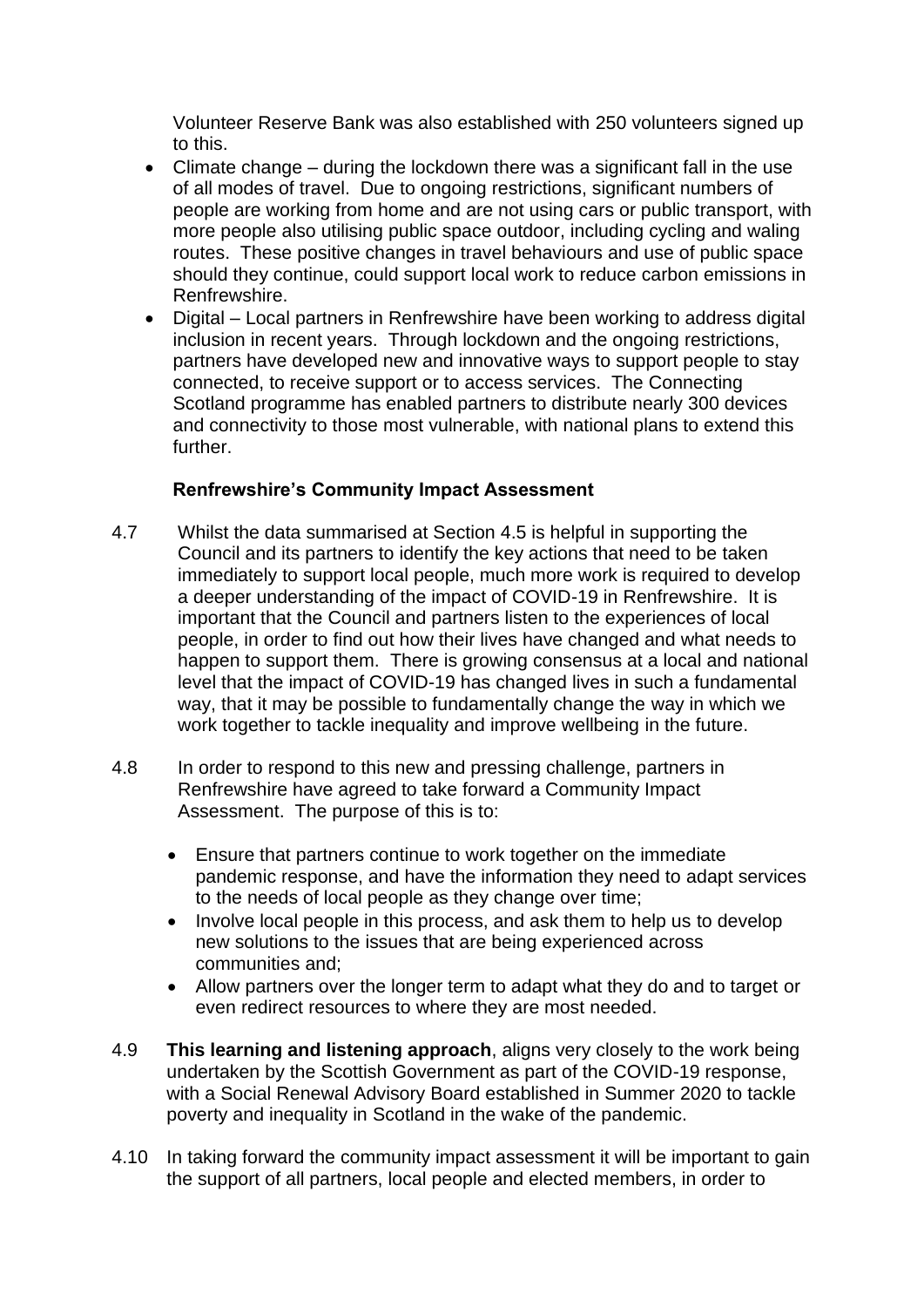ensure that this assessment fully reflects the needs and experiences of local people across Renfrewshire. Specifically the assessment will involve:

- Analysing all of the information that partners have on the use of key services and how this is changing over time
- Using local and national research to consider the impact of COVID-19 on specific groups within local communities
- A community voices campaign Engaging with local people and community groups and organisations to understand their experiences of COVID-19, and to strengthen the Council's relationships with these groups.
- 4.11 The Community Voices campaign is the most significant part of the impact assessment. Partners are working on proposals for the campaign, with key elements likely to include:
	- A programme of listening events intended to engage with people from across Renfrewshire, with a strong focus on engaging with people who may have been more disproportionately impacted by COVID-19. A particular focus agreed by partners will be on the impact on young people.
	- Using our next Public Service Panel survey to ask local people about the changes in their lives and what they might need to access in their local community to support them.
	- Working with the 7 Local Partnerships to identify the issues being experienced by local communities;
	- Maintaining an ongoing dialogue with third sector and community groups so that partners can learn from the experience and knowledge that is being gained every week in local communities.
- 4.12 Engage Renfrewshire recently hosted Renfrewshire's first listening event in partnership with the Council, which was held in support of the Social Renewal Advisory Group. 12 groups and organisations involved in the pandemic response in Renfrewshire contributed to the session, and it was a fantastic opportunity to hear about the experiences of these organisations.

# **5**. **Recovery and renewal** - **responding to the pandemic and its impact**

- 5.1 Prior to the pandemic, the Council had been progressing its Right for Renfrewshire programme, which with partners, would allow the Council to deliver on its ambitions for Renfrewshire, as set out in the Council and Community plans.
- 5.2 Recognising the significant inequalities that exist across local communities, community planning partners agreed collectively to ensure Renfrewshire was a place where people felt connected and were able to access opportunities to improve their quality of life and wellbeing. It was recognised that these ambitions were challenging, with a need to address long term challenges around poverty, alcohol and drug misuse, and mental and physical health and wellbeing.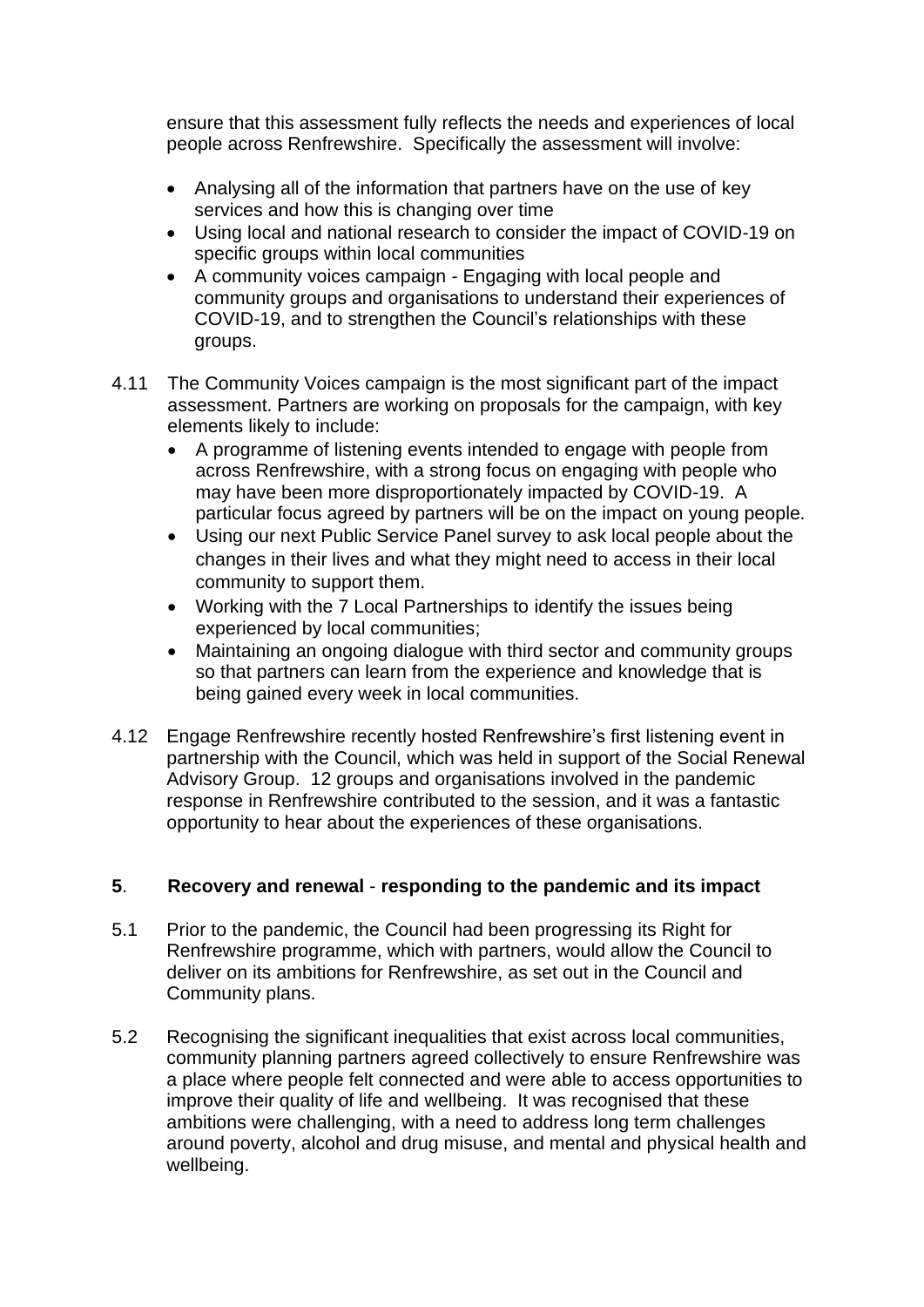

- 5.3 With partners, the organisation has responded to these challenges by prioritising work to reduce the poverty related attainment gap, by tackling poverty and supporting financial inclusion, providing targeted support to access training and employment, and working with communities in different ways to encourage participation and engagement. A nationally recognised programme of economic and cultural regeneration has been progressed, to maximise the opportunities from City Deal investments and with developments such as AMIDS ensuring that Renfrewshire was viewed as an exciting location for external investment.
- 5.4 **Whilst the starting point for this work has changed for everyone – individuals, communities, businesses and partners – it is possible to use this opportunity to tackle many of the complex issues faced in Renfrewshire such as poverty and inequality in a different way, as we move forward in the pandemic response**. Many leading organisations such as Carnegie Trust, refer to this approach as social renewal.
- 5.5. A key element of our local approach will be to absolutely align what partners do to support both economic and social wellbeing in response to the pandemic. An Economic Recovery Plan is being developed in Renfrewshire, as reported in a separate report on economic impact, to this full Council meeting. The report recognises the need to develop an inclusive growth approach at a local level, so that all local people can access opportunities for fair work. In a recent report by Carnegie Trust, the importance of fair work to social and economic recovery from COVID-19 is recognised: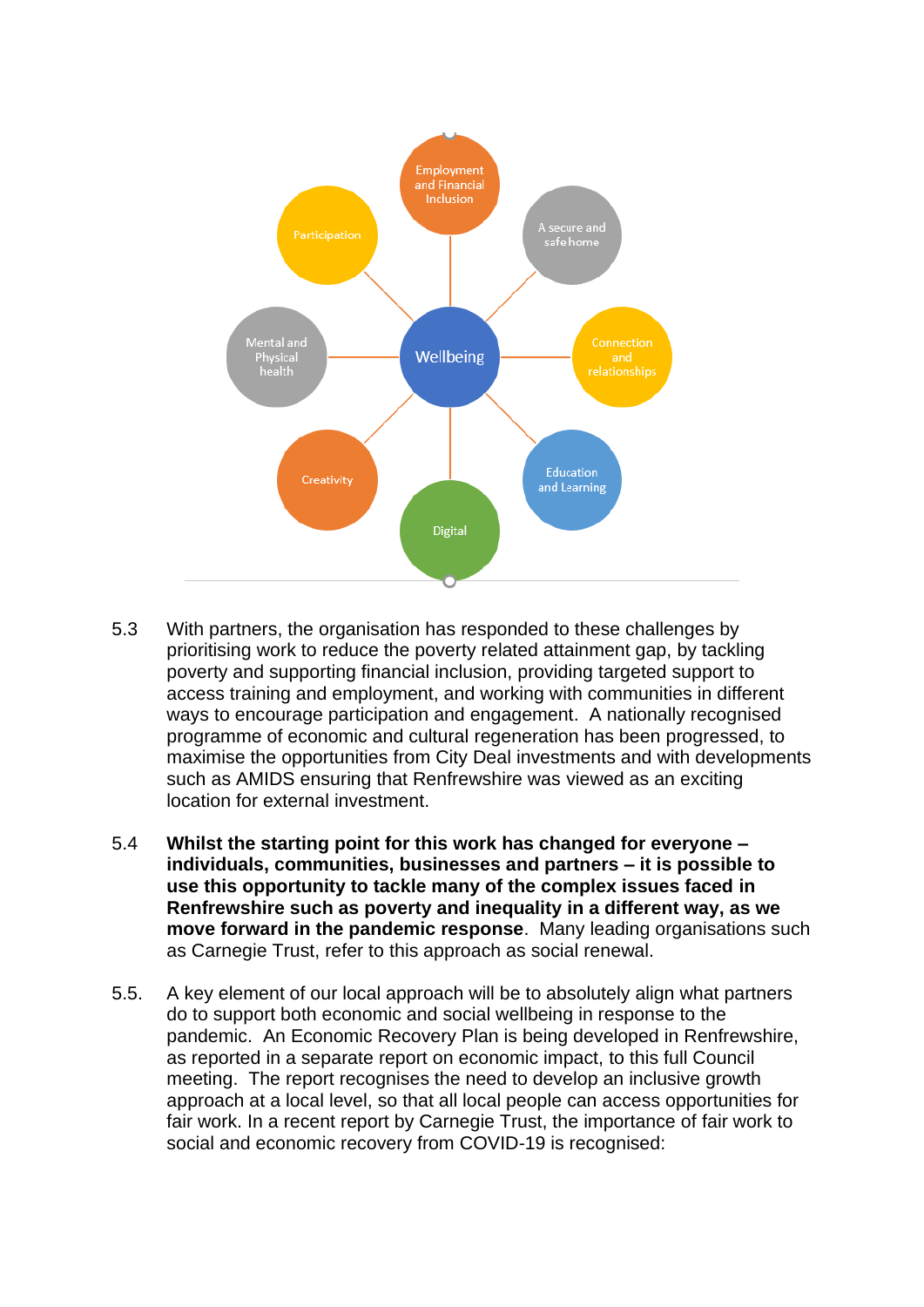- Work enables people to provide for themselves and their families
- It allows people to buy goods and services that they need
- It helps to build connections in communities and
- It fosters a sense of individual and collective identity.
- 5.6 Whilst the longer term social recovery and renewal plan is being developed, it remains absolutely critical for partners to focus on what can be done to support local people and communities now.

#### **What do we need to focus on now?**

5.7 From the data available to the Council and its partners currently, there are several issues which have been identified as an immediate priority as highlighted in the diagram below:



5.8 A number of the key actions being progressed with partners are highlighted in the table below. As this work is ongoing, new opportunities are being identified and progressed on an ongoing basis.

| <b>Issue</b>             | Local Response planned or underway                                                                                                                                                                                                                                                                                         |
|--------------------------|----------------------------------------------------------------------------------------------------------------------------------------------------------------------------------------------------------------------------------------------------------------------------------------------------------------------------|
| Income and<br>Employment | • Work with partners to support community food provision to ensure<br>this is resilient over the winter months;<br>• Working with local advice partners to launch a campaign to<br>encourage people to seek support on income and debt issues;<br>• Supporting employees to access help and advice on financial<br>issues; |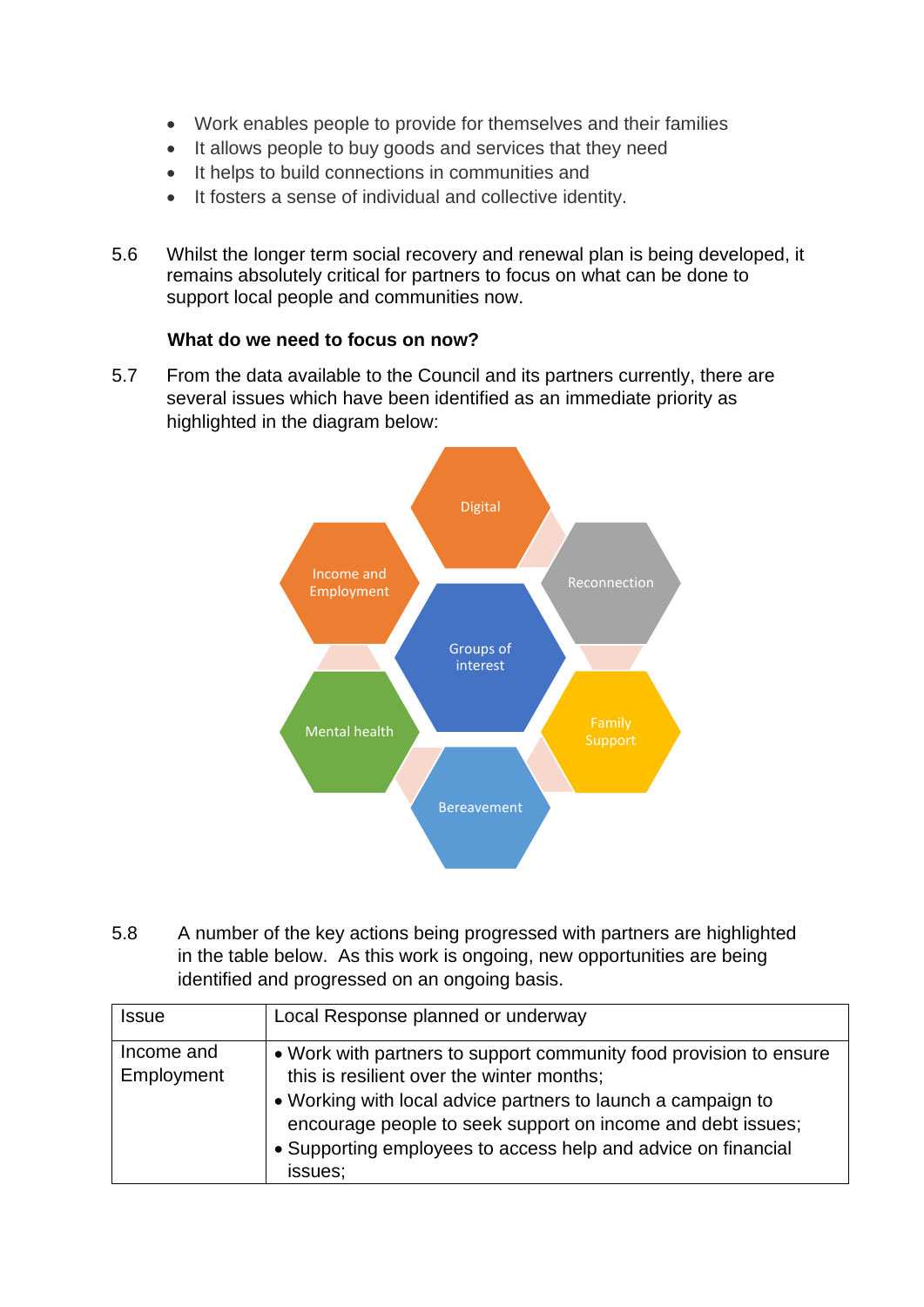|                                    | • Working with the Poverty Alliance as part of the Get Heard<br>campaign to listen to the experiences of local partners;<br>• Review current programmes supported through the Tackling<br>Poverty Programme and make recommendations on future<br>allocation with a key focus on child poverty;<br>. Work has commenced through the Local Employability Partnership<br>to look at options for the youth guarantee scheme recently<br>announced;<br>• Preparing a bid for the new Kickstart Scheme - a £2 billion fund to<br>create hundreds of thousands of 6-month work placements aimed<br>at those aged 16 to 24 who are on Universal Credit and are<br>deemed to be at risk of long term unemployment.<br>• The Council will deliver the Parental Employability Support Fund<br>(PESF) which is a government funded (£0.2m) two-year pilot<br>programme aimed at tackling in-work poverty in Renfrewshire. |
|------------------------------------|----------------------------------------------------------------------------------------------------------------------------------------------------------------------------------------------------------------------------------------------------------------------------------------------------------------------------------------------------------------------------------------------------------------------------------------------------------------------------------------------------------------------------------------------------------------------------------------------------------------------------------------------------------------------------------------------------------------------------------------------------------------------------------------------------------------------------------------------------------------------------------------------------------------|
| Social isolation<br>and loneliness | • A range of alternative culture and leisure opportunities are being<br>offered by Renfrewshire Leisure, including the Libraries Direct<br>service. These will continue to be developed alongside core<br>provision.<br>• Neighbourhood hubs are now in place and are building strong<br>resilient networks with local groups and organisations and handling<br>referrals from local people.<br>• Strategic Planning Group (sub group of IJB) will lead programme<br>of partnership working on connection, with Cllr Jacqueline<br>Cameron identified as champion for social isolation and loneliness.                                                                                                                                                                                                                                                                                                         |
| Think local                        | • Services are identifying opportunities to ensure more local<br>suppliers are able to access contracts advertised by the Council<br>and partners<br>• Local Community Benefits Forum adapting its approach to<br>maximise opportunities for local people and communities.<br>• Spend Local campaign supported by Council and partners                                                                                                                                                                                                                                                                                                                                                                                                                                                                                                                                                                         |
| Mental health<br>and wellbeing     | • HSCP recently launched a new bereavement support network in<br>partnership with local hospices and partners<br>• Mental health support helpline piloted by RAMH – Hear for You.<br>• Support for Families helpline operated by Education Psychology<br><b>Services</b><br>• Final report and recommendations of the Alcohol and Drugs<br>Commission due to be finalised by December 2020.                                                                                                                                                                                                                                                                                                                                                                                                                                                                                                                    |
| Family support                     | . Work is ongoing to assess the impact of COVID-19 on local<br>families. Services such as Families First, Homelink and<br>Community Learning and Development work proactively with<br>schools and early learning establishments to identify and support<br>families experiencing difficulties.                                                                                                                                                                                                                                                                                                                                                                                                                                                                                                                                                                                                                 |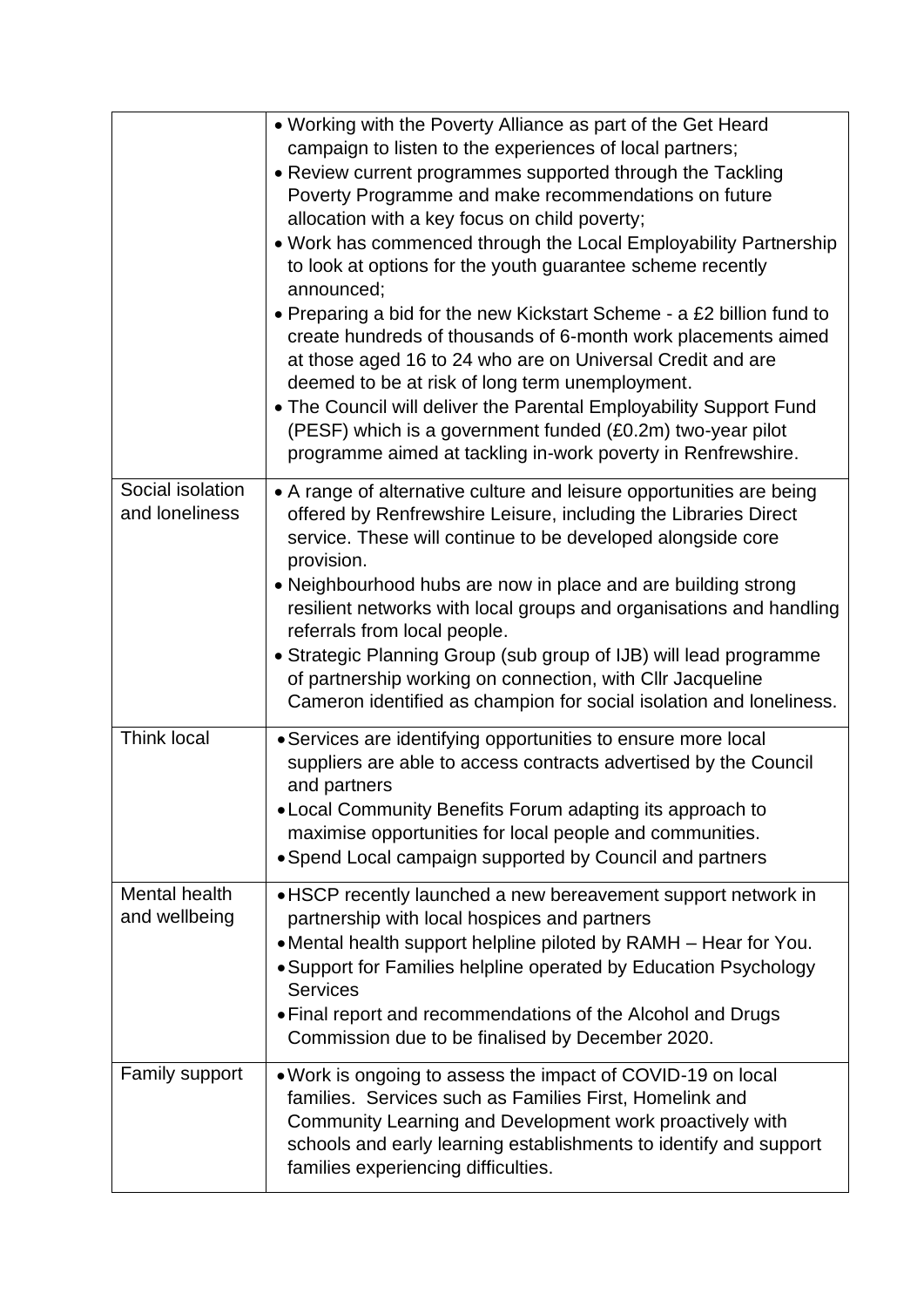| Digital inclusion                  | • Digital Strategy approved by Leadership Board on 17 September<br>with digital inclusion as key focus.<br>• The Council worked in partnership with local community and third<br>sector orgs to distribute 270 devices locally to vulnerable people.<br>The next phase of this work has now commenced.<br>• Devices were provided to children and young people to support<br>home learning and further devices will be distributed to children in<br>Renfrewshire, supported by national funding.                    |
|------------------------------------|----------------------------------------------------------------------------------------------------------------------------------------------------------------------------------------------------------------------------------------------------------------------------------------------------------------------------------------------------------------------------------------------------------------------------------------------------------------------------------------------------------------------|
| Participation<br>and<br>Engagement | • Celebrating Renfrewshire fund for young people now open which<br>will us participatory budgeting to allocate funds to local groups<br>• First community listening event in the Community Voice<br>programme held on 4 September 2020.<br>• Learning from volunteering experience during COVID-19 is being<br>reviewed in partnership with Engage Renfrewshire. This will<br>ensure Renfrewshire is well prepared to support people to<br>volunteer, particularly as a route to access employment in the<br>future. |
| <b>Young People</b>                | • A range of partners, including Youth Services, have adapted their<br>approach to working with young people during the pandemic.<br>Digital solutions have been progressed and some face to face<br>activities have started to resume in the community.<br>• Youth Services also worked with Renfrewshire Youth Voice to set<br>up the 'Unheard Voices Campaign' – to find out how lockdown and<br>the COVID-19 virus has affected young people and those who<br>support young people                               |

# **6. Next steps**

6.1 In taking forward the community impact assessment and the subsequent social renewal plan, officers will engage with all partners, residents and communities in a way that reflects the Council's values:

We are **fair**: we treat each other and everyone we deal with respectfully and work hard to build trust in Renfrewshire Council

We are **helpful:** we care about getting things right and are always approachable.

We are great **collaborators:** we work as one team and with people who care about this place.

We value **learning:** to help us innovate, improve and deliver better services.

6.2 It is recognised that a significant proportion of the Council's employees live in Renfrewshire, and have also been impacted by COVID-19 in many ways. The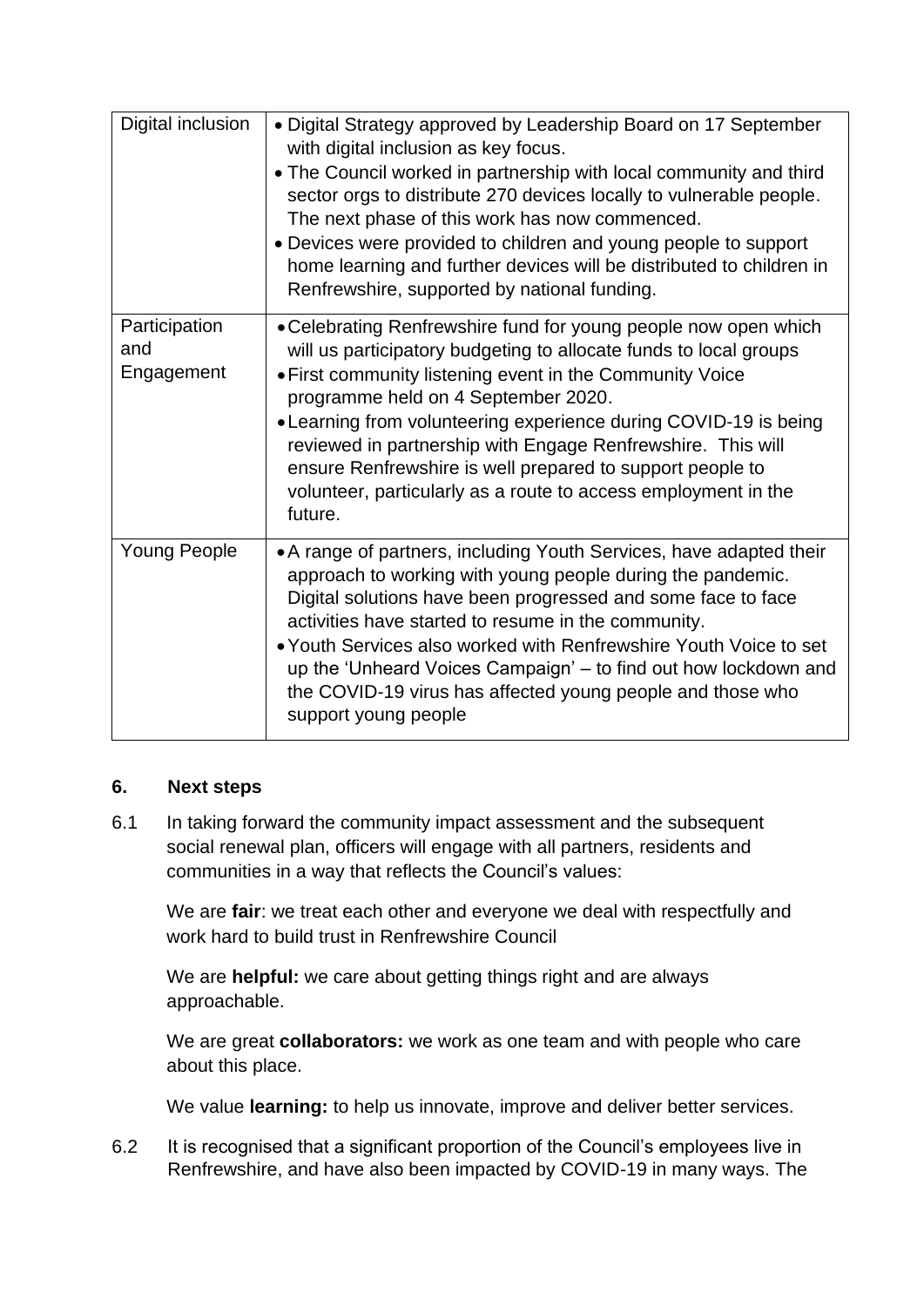HR and OD team have recently conducted a review of the support that the organisation provides to the Council's workforce, with a particular focus on health and wellbeing in light of COVID-19. The impact on employees will continue to be subject to regular review.

6.3 In terms of further updates to Council, it is proposed that services work with partners and submit a draft renewal plan to Council in December 2020. In developing the plan, services will aim to involve as wide a range of local people and groups , and provide information on local events to elected members as part of this process.

#### **Implications of the Report**

- 1. **Financial**  the pandemic has had and will continue to have a significant impact on the resources available to the Council. Given the anticipated longer term financial challenges facing the Council, the requirement for targeting of resources in priority areas will be essential.
- 2. **HR & Organisational Development**  the commitment of the Council's workforce since the pandemic emerged has been fundamental to the ability of services to continue to support local people, businesses and communities. A significant proportion of the Council's workforce live locally in Renfrewshire, and many of the social impacts outlined in the report are also being experienced by our employees. Targeted support is being offered to employees in order to address issues such as financial insecurity and mental health and wellbeing.
	- 3. **Community/Council Planning –** There has a been a strong partnership response to the COVID-19 pandemic in Renfrewshire with community and third sector organisations working closely together to maximise the resources available at a local level to meet the needs of local people and communities. This will be a critical focus going forward as partners work collectively to mitigate the impact on those most negatively impacted in our communities.
- 4. **Legal**  New legislative requirements have been put into place by the Scottish Government to support the country's response to COVID-19. There may be further changes to these requirements or further legislation as the lockdown measures ease, which the Council will require to respond to.
- 5. **Property/Assets**  none
- 6. **Information Technology**  none
- 7. **Equality and Human Rights -** The Recommendations contained within this report have been assessed in relation to their impact on equalities and human rights. No negative impacts on equality groups or potential for infringement of individuals' human rights have been identified arising from the recommendations contained in the report because it is for noting only. If required following implementation, the actual impact of the recommendations and the mitigating actions will be reviewed and monitored, and the results of the assessment will be published on the Council's website.